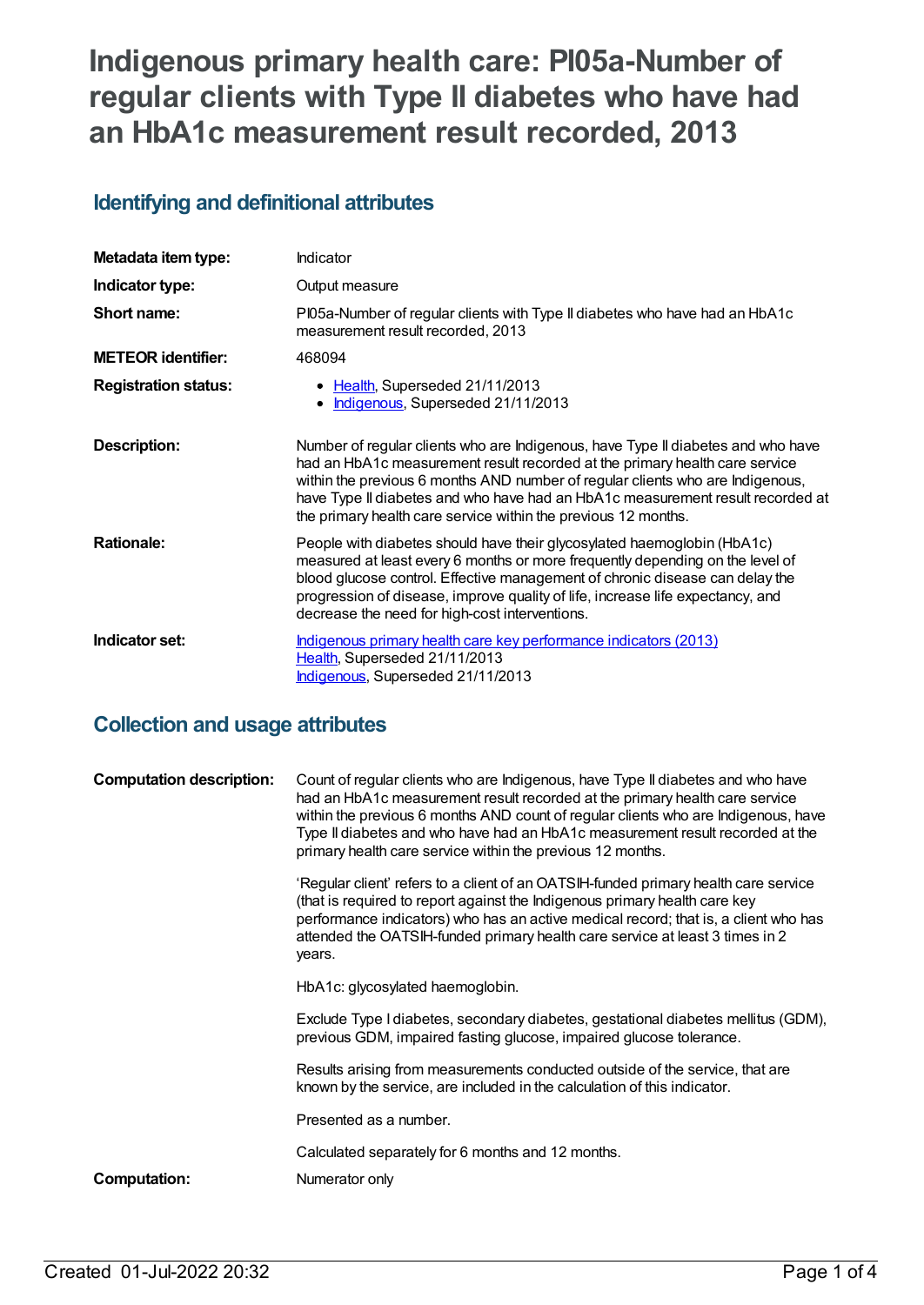| <b>Numerator:</b>               | Calculation A: Number of regular clients who are Indigenous, have Type II diabetes<br>and who have had an HbA1c measurement result recorded at the primary health<br>care service within the previous 6 months.  |
|---------------------------------|------------------------------------------------------------------------------------------------------------------------------------------------------------------------------------------------------------------|
|                                 | Calculation B: Number of regular clients who are Indigenous, have Type II diabetes<br>and who have had an HbA1c measurement result recorded at the primary health<br>care service within the previous 12 months. |
| <b>Numerator data elements:</b> | Data Element / Data Set-                                                                                                                                                                                         |
|                                 |                                                                                                                                                                                                                  |
|                                 | Person-diabetes mellitus status, code NN                                                                                                                                                                         |
|                                 | Data Source                                                                                                                                                                                                      |
|                                 | Indigenous primary health care data collection                                                                                                                                                                   |
|                                 | <b>NMDS / DSS</b>                                                                                                                                                                                                |
|                                 | Indigenous primary health care DSS 2012-14                                                                                                                                                                       |
|                                 | Guide for use                                                                                                                                                                                                    |
|                                 | Type II diabetes only.                                                                                                                                                                                           |
|                                 |                                                                                                                                                                                                                  |
|                                 | Data Element / Data Set-                                                                                                                                                                                         |
|                                 | Person-Indigenous status, code N                                                                                                                                                                                 |
|                                 | Data Source                                                                                                                                                                                                      |
|                                 | Indigenous primary health care data collection                                                                                                                                                                   |
|                                 | NMDS / DSS                                                                                                                                                                                                       |
|                                 | Indigenous primary health care DSS 2012-14                                                                                                                                                                       |
|                                 | Data Element / Data Set-                                                                                                                                                                                         |
|                                 |                                                                                                                                                                                                                  |
|                                 | Person-regular client indicator, yes/no code N                                                                                                                                                                   |
|                                 | Data Source                                                                                                                                                                                                      |
|                                 | Indigenous primary health care data collection                                                                                                                                                                   |
|                                 | NMDS / DSS                                                                                                                                                                                                       |
|                                 | Indigenous primary health care DSS 2012-14                                                                                                                                                                       |
|                                 | Data Element / Data Set-                                                                                                                                                                                         |
|                                 |                                                                                                                                                                                                                  |
|                                 | Person-glycosylated haemoglobin measurement result recorded indicator.<br>yes/no code N                                                                                                                          |
|                                 | Data Source                                                                                                                                                                                                      |
|                                 | Indigenous primary health care data collection                                                                                                                                                                   |
|                                 | NMDS / DSS                                                                                                                                                                                                       |
|                                 | Indigenous primary health care DSS 2012-14                                                                                                                                                                       |
|                                 |                                                                                                                                                                                                                  |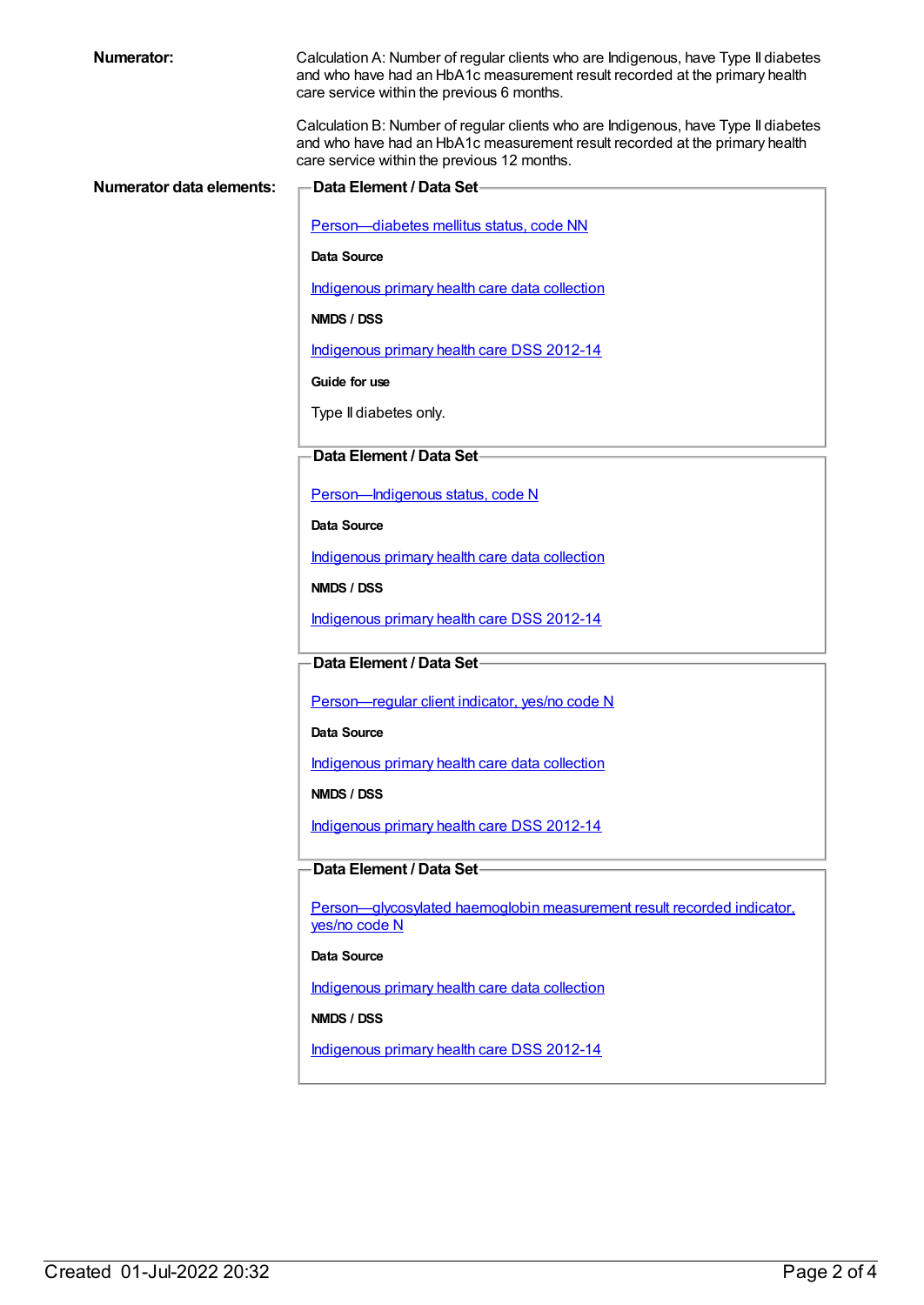| Disaggregation:                         | 1. Sex:<br>a) Male<br>b) Female                                                                                                                                |  |
|-----------------------------------------|----------------------------------------------------------------------------------------------------------------------------------------------------------------|--|
|                                         | 2. Age:<br>$a) 0-4$ years<br>$b)$ 5-14 years<br>c) 15-24 years<br>d) 25-34 years<br>e) 35-44 years<br>f) 45-54 years<br>g) 55-64 years<br>h) 65 years and over |  |
| <b>Disaggregation data</b><br>elements: | Data Element / Data Set-<br>Person-sex, code N<br>Data Source<br>Indigenous primary health care data collection                                                |  |
|                                         | NMDS / DSS<br>Indigenous primary health care DSS 2012-14                                                                                                       |  |
|                                         | Data Element / Data Set-                                                                                                                                       |  |
|                                         | Person-age, total years N[NN]<br>Data Source                                                                                                                   |  |
|                                         | Indigenous primary health care data collection                                                                                                                 |  |
|                                         | NMDS / DSS                                                                                                                                                     |  |
|                                         | Indigenous primary health care DSS 2012-14                                                                                                                     |  |

## **Representational attributes**

| <b>Representation class:</b> | Count  |
|------------------------------|--------|
| Data type:                   | Real   |
| Unit of measure:             | Person |

## **Indicator conceptual framework**

| <b>Framework and</b> | Effective/Appropriate/Efficient |
|----------------------|---------------------------------|
| dimensions:          |                                 |

### **Data source attributes**

| Data sources: | Data Source                                    |
|---------------|------------------------------------------------|
|               | Indigenous primary health care data collection |
|               | Frequency                                      |
|               | 6 monthly                                      |
|               | Data custodian                                 |
|               | Australian Institute of Health and Welfare.    |